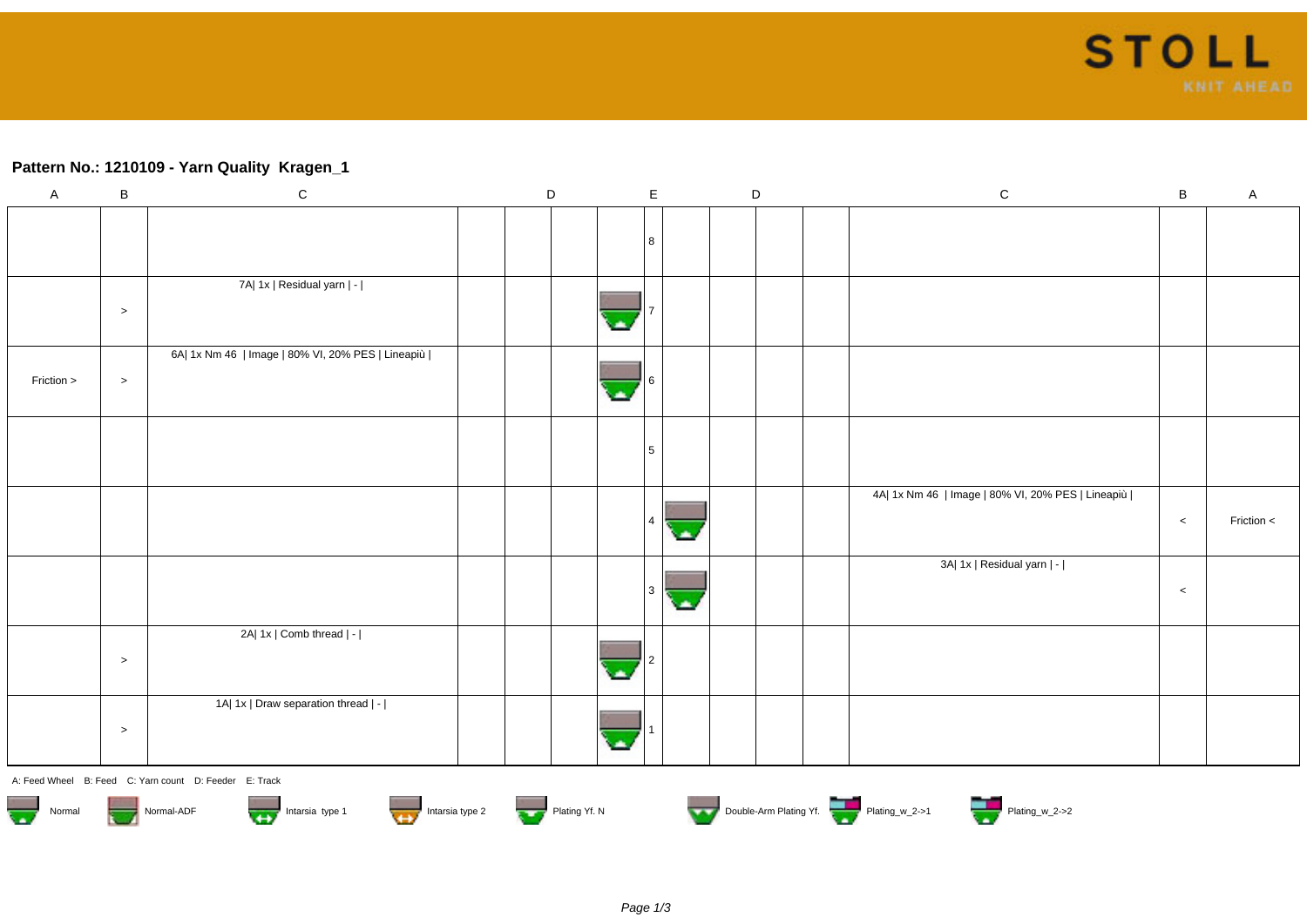

## **Pattern No.: 1210109 - Yarn Quality Strickteil(e)**

| $\mathsf{A}$ | $\sf B$ | ${\rm C}$                                              | $\mathsf D$ | $\mathsf{E}$   |   | $\mathsf D$ | ${\bf C}$                                                  | $\sf B$ | $\mathsf{A}$ |
|--------------|---------|--------------------------------------------------------|-------------|----------------|---|-------------|------------------------------------------------------------|---------|--------------|
|              |         |                                                        |             |                |   |             |                                                            |         |              |
|              |         |                                                        |             | 8              |   |             |                                                            |         |              |
|              |         |                                                        |             |                |   |             |                                                            |         |              |
|              |         |                                                        |             | $\overline{7}$ |   |             |                                                            |         |              |
|              |         |                                                        |             |                |   |             |                                                            |         |              |
|              |         |                                                        |             |                |   |             |                                                            |         |              |
|              |         |                                                        |             | 6              |   |             |                                                            |         |              |
|              |         |                                                        |             |                |   |             |                                                            |         |              |
|              |         |                                                        |             | 5 <sup>5</sup> |   |             |                                                            |         |              |
|              |         |                                                        |             |                |   |             |                                                            |         |              |
|              |         |                                                        |             |                |   |             | 4A  1x Nm 46 + 1x 80 den   Image + Monofil T   80% VI, 20% |         |              |
|              |         |                                                        |             |                |   |             | PES + 100% PA   Lineapiù + Colorific                       | $<<$    | Friction $<$ |
|              |         |                                                        |             |                |   |             | 3A  1x   Residual yarn   -                                 |         |              |
|              |         |                                                        |             | 3 <sup>1</sup> | × |             |                                                            | $\,<$   |              |
|              |         | 2A  1x   Comb thread   -                               |             |                |   |             |                                                            |         |              |
|              | $\geq$  |                                                        |             |                |   |             |                                                            |         |              |
|              |         | 1A  1x   Draw separation thread   -                    |             |                |   |             |                                                            |         |              |
|              | $\,>$   |                                                        |             |                |   |             |                                                            |         |              |
|              |         | A: Feed Wheel B: Feed C: Yarn count D: Feeder E: Track |             |                |   |             |                                                            |         |              |